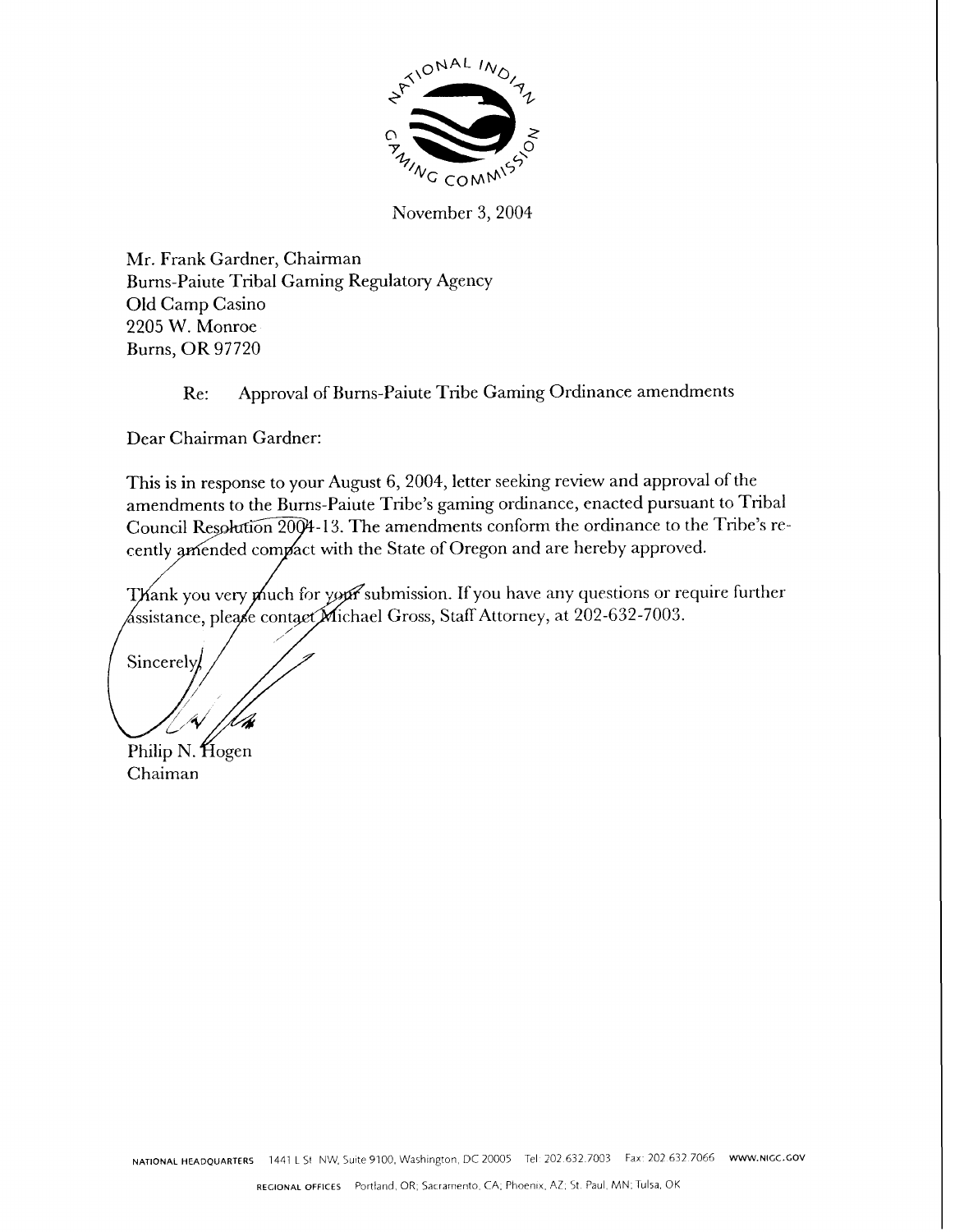Burns Paiute Tribe



100 PASIGO STREET BURNS, OREGON 97720

PHONE (541) 573-2088 FAX: (541) 573-2323

# **BURNS PAIUTE TRIBE Burns Paiute Tribal Council**

# **RESOLUTION NO. 2004-13**

## **Approval of Burns Paiute Tribal Gaming Ordinance**

**WHEREAS,** the Burns Paiute Tribe ("Tribe") is a federally recognized Indian Tribe pursuant to the Indian Reorganization Act of June 18, 1934 (48 Stat. 984): AND

**WHEREAS,** the Burns Paiute Tribal Council ("Council") is the elected governing body of the Burns Paiute Tribe and is authorized to act on behalf of the Tribe pursuant to Article VI of the Tribe's Constitution, as approved and adopted on February 19, 1988 and approved by the Secretary of Interior June 3, 1988 (the "Constitution"); AND

WHEREAS, the powers of the Burns Paiute Tribal Council, Article VI, Section 1(a), to negotiate with the Federal government on behalf of the Tribe; AND

**WHEREAS, the powers of the Burns Paiute Tribal Council, Article VI, Section 1(e), to** manage all economic affairs and enterprises of the community; AND

**WHEREAS,** the Indian Gaming Regulatory Act, adopted by Congress on October 12, 1988, sets forth the requirements for the conduct of Class I1 and Class **111** Gaming, which requirements include the adoption of a Gaming Ordinance for class I1 and Class **I11**  gaming and the approval of said Ordinance by the National Indian Gaming commission; AND

**NOW THEREFORE BE IT RESOLVED, that the Tribal Council does hereby adopt** the attached Gaming Ordinance to govern the conduct of all Class I1 and Class I11 gaming within the Bums Paiute Indian Reservation; AND

**BE IT FINALLY RESOLVED,** that the Chairman of the Tribal Council is hereby directed to transmit the attached Gaming Ordinance, along with all supplemental information required by federal regulations, to the National Indian Gaming Commission for their review and approval.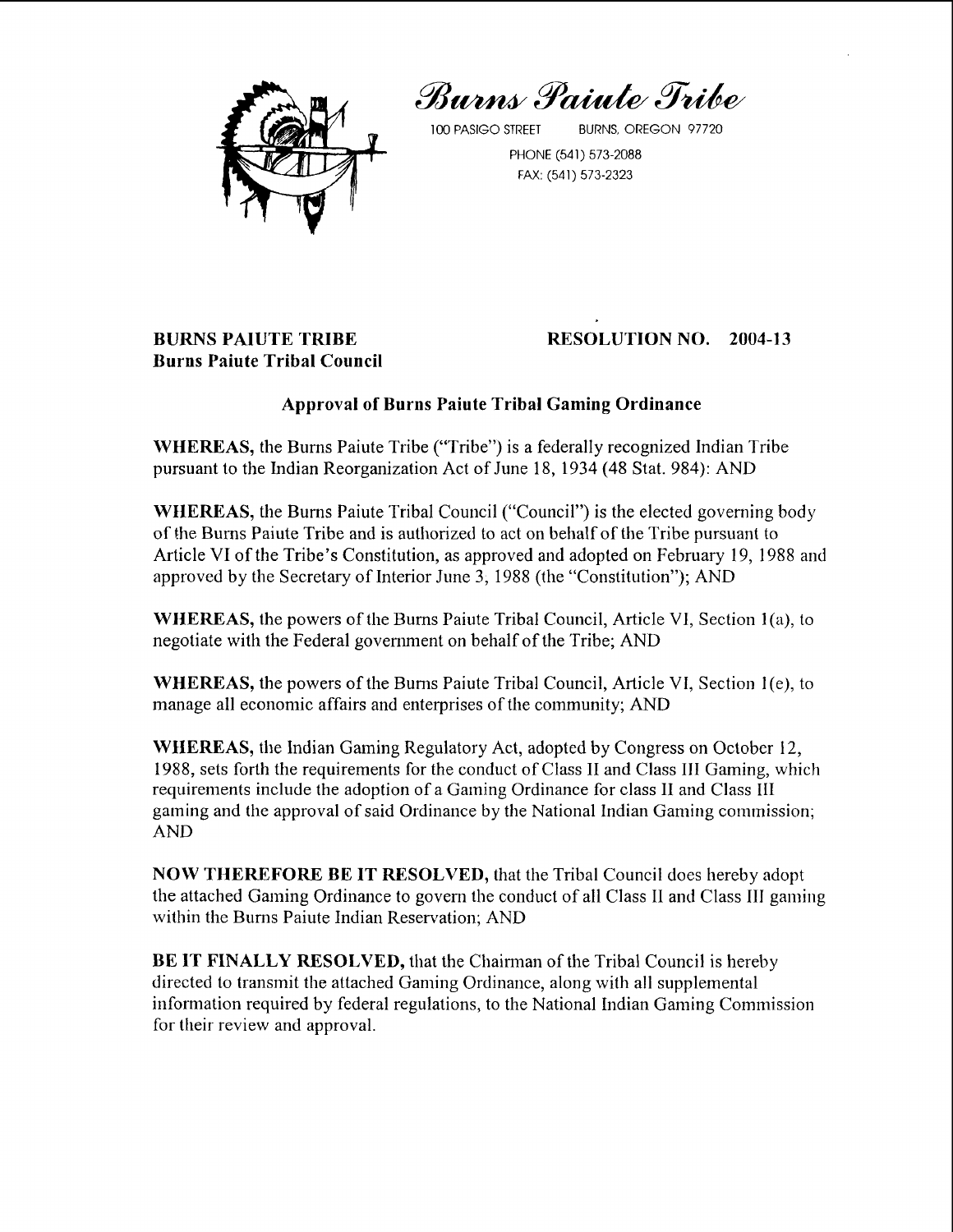## **CERTIFICATION**

We, the undersigned Chairperson and Secretary of the Bums Paiute Tribal Council, hereby certify that the Tribal Council is composed of seven (7) members of whom (5) constituting a quorum, were present at a meeting thereof duly and regularly called, noticed, convened, and held on this  $19^{\text{m}}$  day of July, 2004, and that the foregoing resolution was duly adopted by an affirmative vote of  $\frac{4}{3}$  members, with  $\frac{8}{6}$  opposing<br>resolution was duly adopted by an affirmative vote of  $\frac{4}{3}$  members, with  $\frac{8}{6}$  opposing<br>and  $\frac{8}{6}$  existening. T resolution was duly adopted by an affirmative vote of  $\overline{4}$  members, with  $\overline{6}$  opposing and  $\overline{6}$  abstaining. The Chairperson's vote is not required except in a case of a tie.

**J** 

ATTEST: Brenda Sam Tribal Council Secretary

Chairperson: Barbara Sam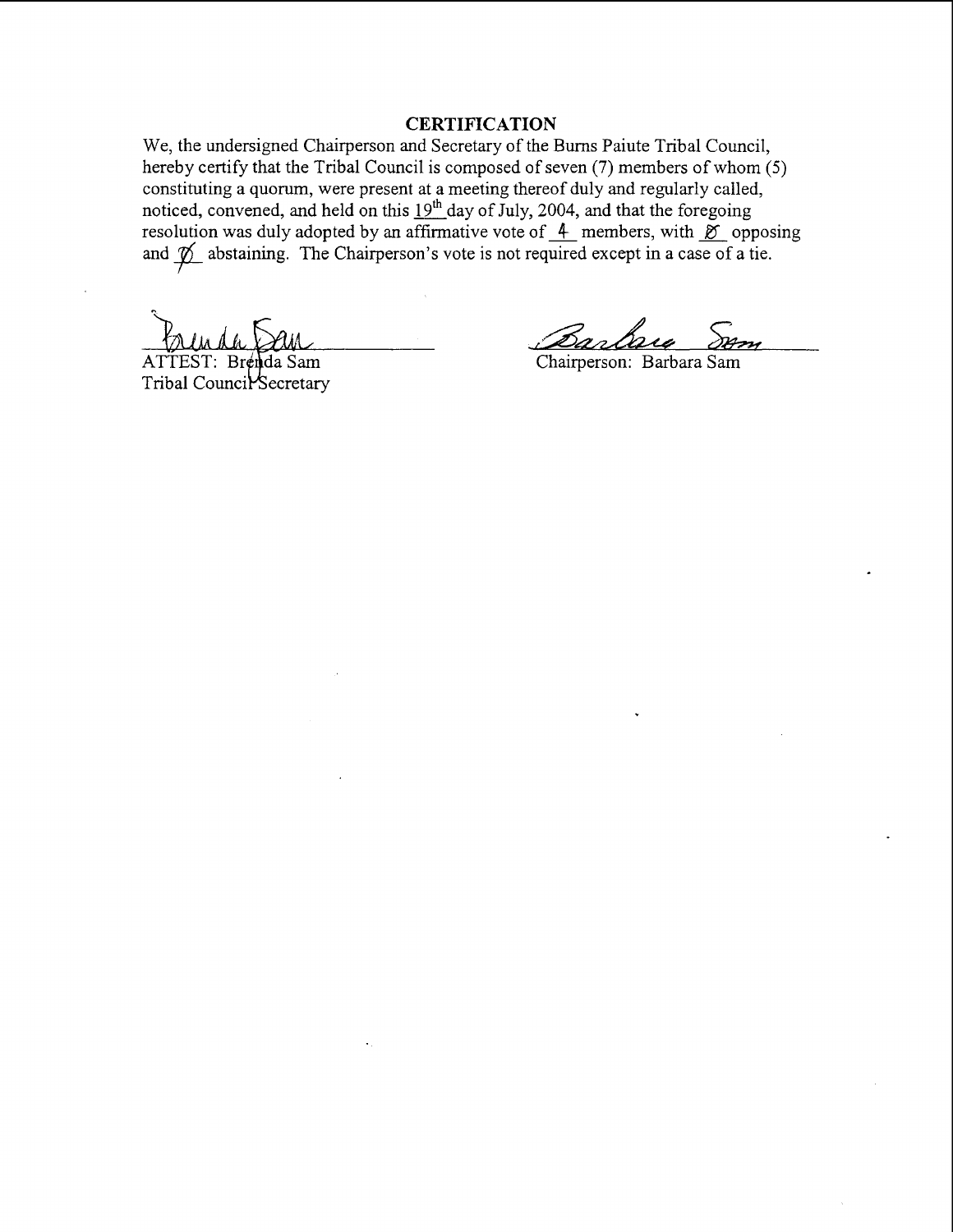## BURNS-PAIUTE TRIBE GAMING ORDINANCE

#### Section 1. Title

Tnis Ordinance shall be known as the Burns-Paiute Tribe Gaming Ordinance.

## Section 2. Findings.

The Tribal Council of the Burns-Paiute Tribe, finds that:

- A. The Burns-Paiute Tribe has authority to regulate Class I and I1 gaming activities on Indian Lands **as** defined at 25 U.S.C. 2703(4) (b) within the Burns-Paiute Reservation; and
- B. The Bums-Paiute Tribe is authorized to operate, license and regulate Class I11 Gaming on Indian Lands, **as** defined at *25* U.S.C. 2703(4) (b), within the Burns-Paiute Reservation, provided it has entered into, and operates Class III Gaming consistent with, a compact entered into between the Tribe and the State of Oregon; and
- C. It is essential to the health, safety and general welfare of the Burns-Paiute Tribe and the visitors to Burns-Paiute Reservation that standards and regulations be promulgated to govern the conduct of gaming activities on Burns-Paiute Reservation lands.

Section 3. Purposes.

The purposes of this Gaming Ordinance are to:

- A. Provide standards and regulations governing the conduct of gaming activities on Burns-Paiute Indian Lands within the Bums-Paiute Reservation;
- B. Promote Tribal economic development;
- C. Enhance employment opportunities for Tribal members;
- D. Strengthen the economy of the Burns-Paiute Tribe; and
- E. Generate revenue for use in improving the health, education and general welfare of enrolled members of the Burns-Paiute Tribe.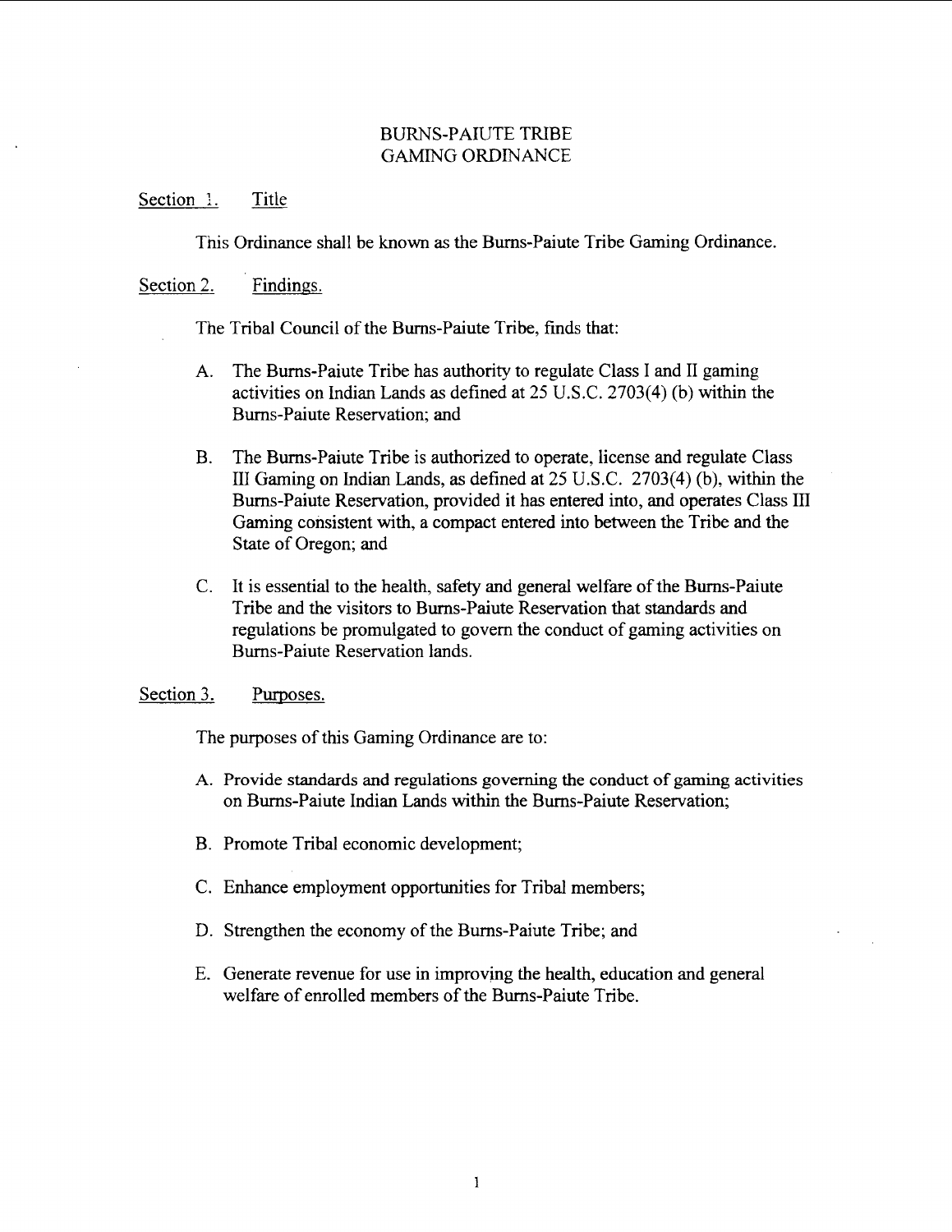- 8. "Class I11 Gaming Contract: means a contract that involves major or sensitive procurements for the provision of any goods or services for the conduct of Class III Gaming.
- **1.** "Class I1 Gaming Contractor" is any individual, business or other Entity that applies for or is a party to a Class I1 Gaming Contract.
- 10. "Class III Gaming Contractor" is any individual, business or other Entity that proposes to consummate, or in fact consummates a Class I11 Gaming contract.
- 1 1. "Compact" means the Compact by and between the Burns-Paiute Tribe and the State of Oregon dated December 26,2002, setting forth an agreement for operation of Class 111 Gaming on Burns-Paiute Indian Reservation within the State of Oregon.
- 12. "Entity" means any organization, including any division, department or other unit therein, and includes, but shall not be limited to, a public or private corporation, partnership, joint venture, voluntary or unincorporated association, organization, proprietorship, trust, estate, commission, bureau, department of governmental agency except that "Entity" shall not include the Bums-Paiute Tribe.
- 13. "Gaming Commission" or "Commission " means the Tribal Gaming Commission, created by this Ordinance.
- 14. "Gross Receipts" means the total receipts from the conduct of gaming activities.
- 15. "High Security Employee" means any natural person who participates in the **operation or management of the Class** 111 **Tribal Gaming Operation, whether**  employed by the Tribe or by a person or entity providing on-site or off-site gaming operation or management services to the Tribe, including but not limited to: Tribal Gaming Operation administrators, managers and assistant managers, gaming facility surveillance or security personnel, dealers, croupiers, shift supervisors, cage personnel (including cashiers and cashier supervisors), drop and count personnel, Consultants, Video Lottery Terminal technicians, junket representatives; and any other person whose employment duties require or authorize uncontrolled access to areas of the Gaming Facility related to Class III gaming and which are not otherwise open to the public. The Tribal Gaming Commission or its inspectors shall not be considered "High Security Employees".
- 16. "Indian Lands" or "Burns-Paiute Indian Lands" means all lands within the exterior boundaries of the Bums-Paiute Indian Reservation; and any lands title to which is either held in trust by the United States for the benefit of the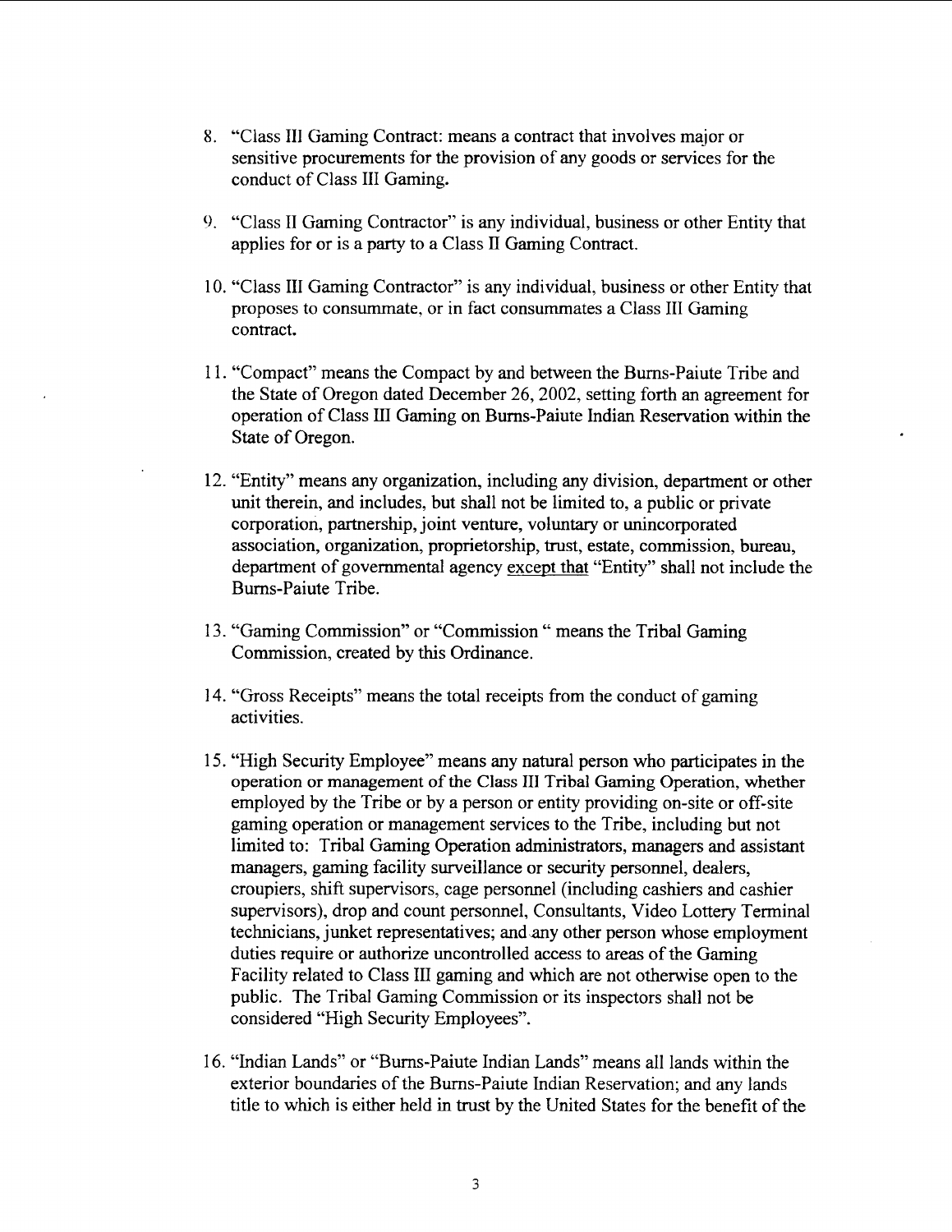- d. Video devices or other equipment, except equipment specifically included in the definition of Sensitive Procurement.
- e. A contract or license to use a patented game or game product;
- f. Accounting systems or surveillance systems;
- g. A contract that provides for, or the terms of which will make necessary, a continuing relationship over time (more than thirty days) between the parties; or
- h. A contract that involves or requires commitments by either party to the contract such that there would be substantial financial consequences to one of the parties if the contract or procurement action was terminated prematurely. For this purpose a contract involving consideration or value of \$100,000 or more shall be deemed to involve substantial financial consequences to one of the parties if the contract or procurement action was terminated prematurely.
- 23. "Minor Procurement" means any procurement action or contract related to Class I11 Gaming that is neither a Major Procurement nor a Sensitive Procurement. A typical example of this class of procurement is a contract to change the external appearance of a Video Terminal.
- 24. "National Indian Gaming Commission" or "NIGC" means the National Indian Gaming Commission, created by the Act.
- *25.* "Net Revenues" means gross gaming revenues of an Indian gaming operation less
	- a. Amounts paid out as, or paid for, prizes; and
	- b. Total gaming related operating expenses, excluding management fees.
- 26. "Non Banking Card Games" means any care game in which two or more Players play against each other and the Players do not wager against the house. Non-Banking Card Games played in conformity with State law regulating hours of play, wagers and pot limits is Class I1 Gaming. All other Non-Banking Card Games are Class HI games.
- 27. "Player" means any person participating in gaming activity, who is participating with the reasonable expectation of, or for the chance of, receiving a Prize of some value.
- 28. "Primary Management Official" means any person who: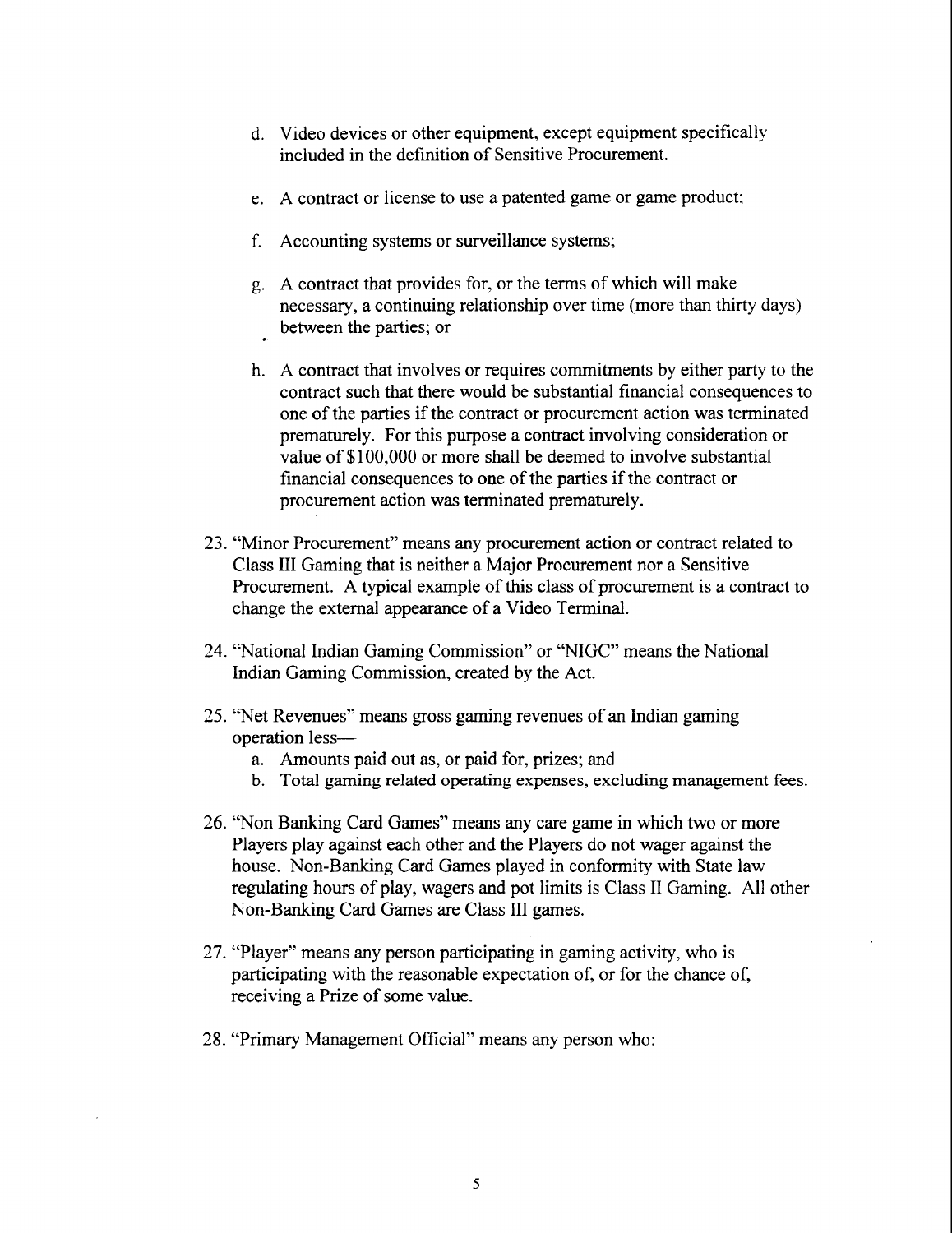37. "Video Lottery Terminal" or "VLT" means any electronic or other device, contrivance or machine where the game outcome decision-making portion of the overall assembly is microprocessor controlled wherein the ticket or game outcome is displayed on a video display screen, electronically controlled physical reels, or other electronic or Electro-mechanical display mechanism and that is available for consumer play at the device upon payment of any consideration, with winners determined by the application of the element of chance and the amount won determined by the possible prizes displayed on the device and which awards game credits. Such device shall also display both win amounts and current credits available for play to the player.

#### Section 5. Gaming Authorized and Regulated

- A. Class I Gaming is authorized on Indian Lands, and may be conducted by any Person. Class I Gaming shall not be regulated by this Ordinance.
- B. Class I1 Gaming is authorized on Indian Lands. Class I1 Gaming shall be regulated by the Tribal Gaming Commission and shall only be operated consistent with the provisions of this Ordinance and I.G.R.A.
- C. Class 111 Gaming is authorized on Indian Lands. Class I11 Gaming shall be regulated by the Tribal Gaming Commission and shall only be operated consistent with this Ordinance, the Compact and I.G.R.A.

### Section 6. Use of Revenues from Class II and Class III Gaming Activities.

Tribal revenues from Class I1 and Class I11 Gaming activities shall be used only to:

- 1. fund Tribal government operations, programs or businesses;
- 2. provide for the general welfare of the Burns-Paiute Indian Reservation or Tribal members (if the Tribal Council elects to make per capita distributions, the per capita distributions, the per capita distribution plan must be approved by the Secretary of the Interior prior to implementation as required by the Act);
- **3.** promote economic development within the Bums-Paiute Indian Reservation;
- 4. donate to charitable organizations.

#### Section 7. Gaming Facility.

A. To ensure that the environment and the public safety and welfare are adequately protected, the Tribal Gaming Facility shall be constructed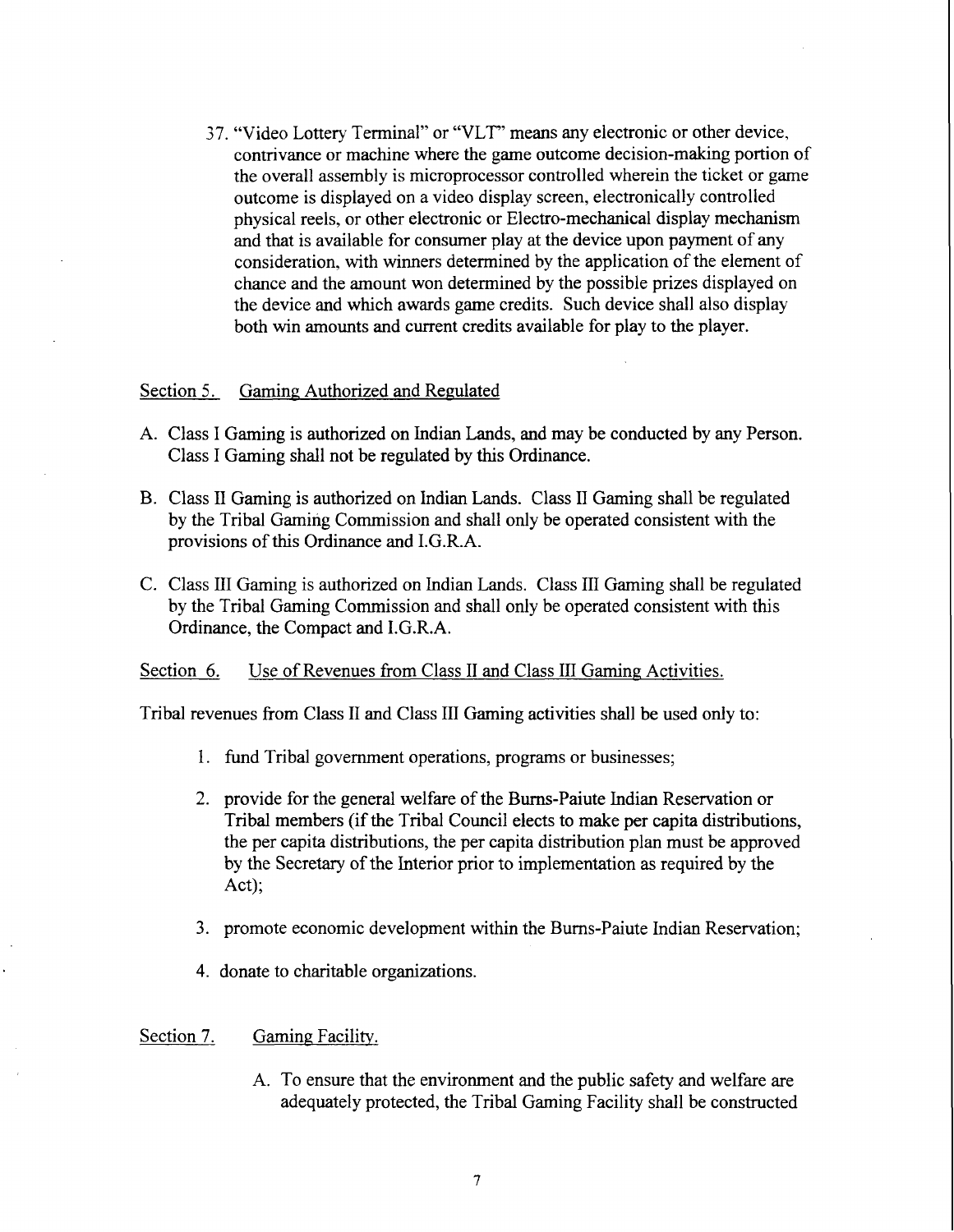- B. Forfeiture.
- 1. Any unclaimed Prize of a Class I1 or Class I11 Gaming activity shall be retained by the owner of gaming activity or enterprise for ninety days after the Prize is available to be claimed. Any Person who fails to claim a Prize during such time shall forfeit all rights to the Prize, and the amount of the Prize shall be awarded to the Tribe.
- 2. If any person under the age of eighteen (1 **8)** plays and otherwise qualifies to win any prize or compensation under Class I1 gaming, the prize or compensation shall not be paid.
- 3. If any person under the age of twenty-one (21) plays and otherwise qualifies to win any prize or compensation under Class I11 gaming, the prize or compensation shall not be paid.

## **11. ADMINISTRATION**

## Section 10. Gaming Commission

- A. Establishment and Composition
	- 1. There is hereby created the Tribal Gaming Commission.
	- 2. The Tribal Gaming Commission shall be comprised of a Gaming Commissioner and two (2) members.
- B. Qualifications and Appointment
	- 1. The Gaming Commissioner and Commission members shall be appointed by the Tribal Council, and shall possess and demonstrate as minimum qualifications:
		- a. Knowledge and experience in the commercial gaming industry;
		- b. Familiarity with the Act;
		- c. Knowledge, experience or familiarity with law enforcement; or
		- d. Experience in and knowledge of administration and administrative procedure.
	- 2. The Gaming Commission and all Commission members shall be from among the Tribe's General Council membership except that the Tribal Council may appoint non-member Indians or non-Indians to the Gaming Commission because of their demonstrated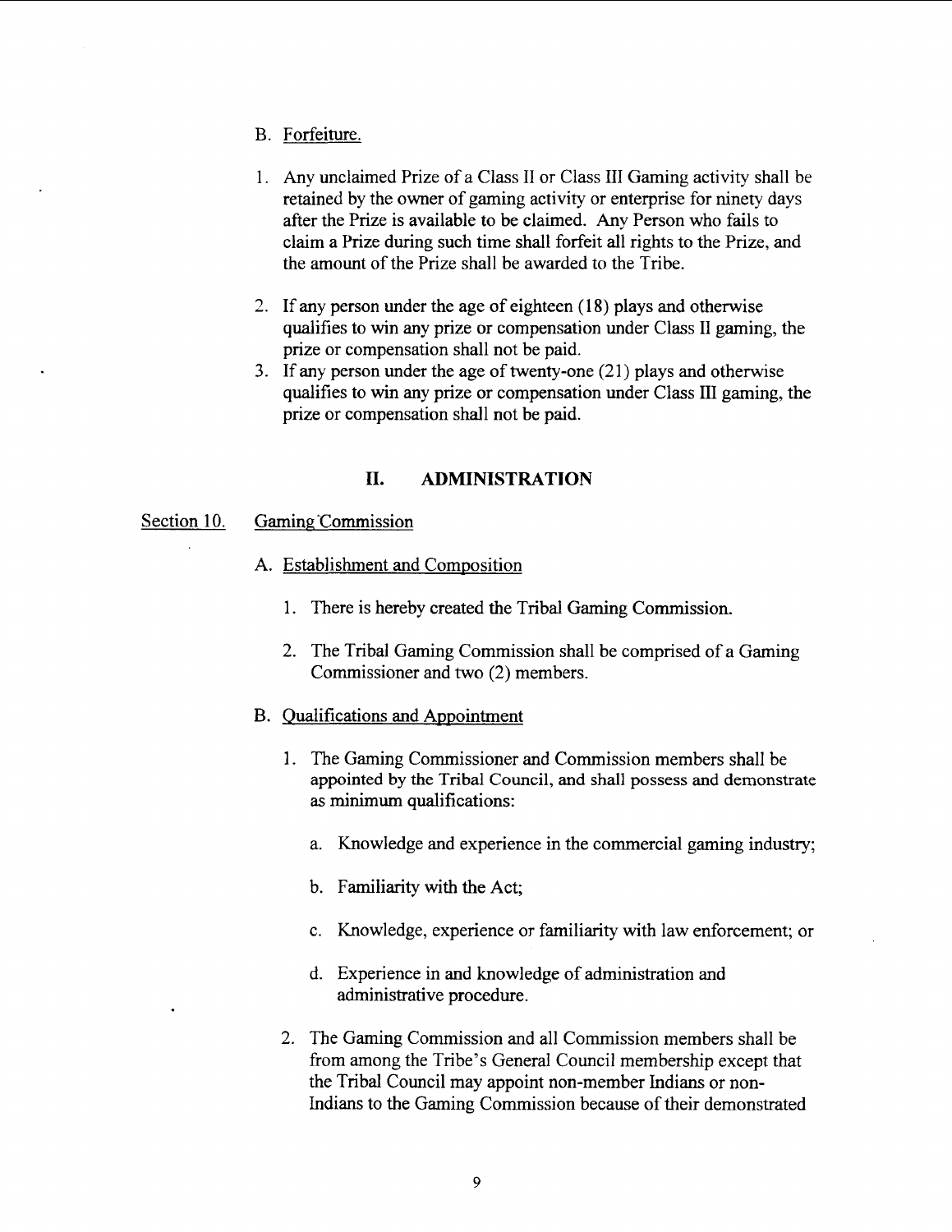- 2. ldentifv and define the rules of play for each Class I1 and Class I11 game permitted;
- 3. License, inspect and regulate a11 gaming activities and Persons employed in gaming activities conducted on Indian Lands as provided in this Ordinance.
- 4. Conduct or cause another Entity to conduct background investigations سمع of Influential Employee, Primary Management Official, High Security Employee and Low Security Employee Applicants;
- 5. Insure the Tribal Gaming Facility is operated in compliance with the Compact and I.G.R.A.;
- 6. Carry on a continuous study and investigation of Class I1 and Class 111 Gaming on Indian Lands for the purpose of:
	- a. Ascertaining any defects in or abuses of the standards and regulations in this Ordinance or applicable rules and regulations;
	- b. Formulating recommendations for changes in the standards and regulations in this Ordinance and any and all applicable rules and regulations;
	- c. Preventing abuses and evasions of the standards and regulations prescribed by this Ordinance and applicable rules;
- 7. Report to the Tribal Council on any matters related to gaming regulation which are deemed by the Gaming Commission to constitute an emergency requiring immediate action;
- 8. Take any action it deems necessary and appropriate for violation(s) of this Ordinance, applicable rules and/or regulations, including but not limited to License suspension, revocation, prosecution, referral for prosecution, or civil suit; and
- 9. Employ such employees as are necessary to carry out the specific and general powers and duties of the Commission. Commission employees shall meet all License requirements of High Security employees.
- D. Limitation on Gaming Commission Powers: No Management Authority.

Notwithstanding any power or duty delegated to the Gaming Commission pursuant to this Ordinance, nothing in this Section is intended to, nor shall be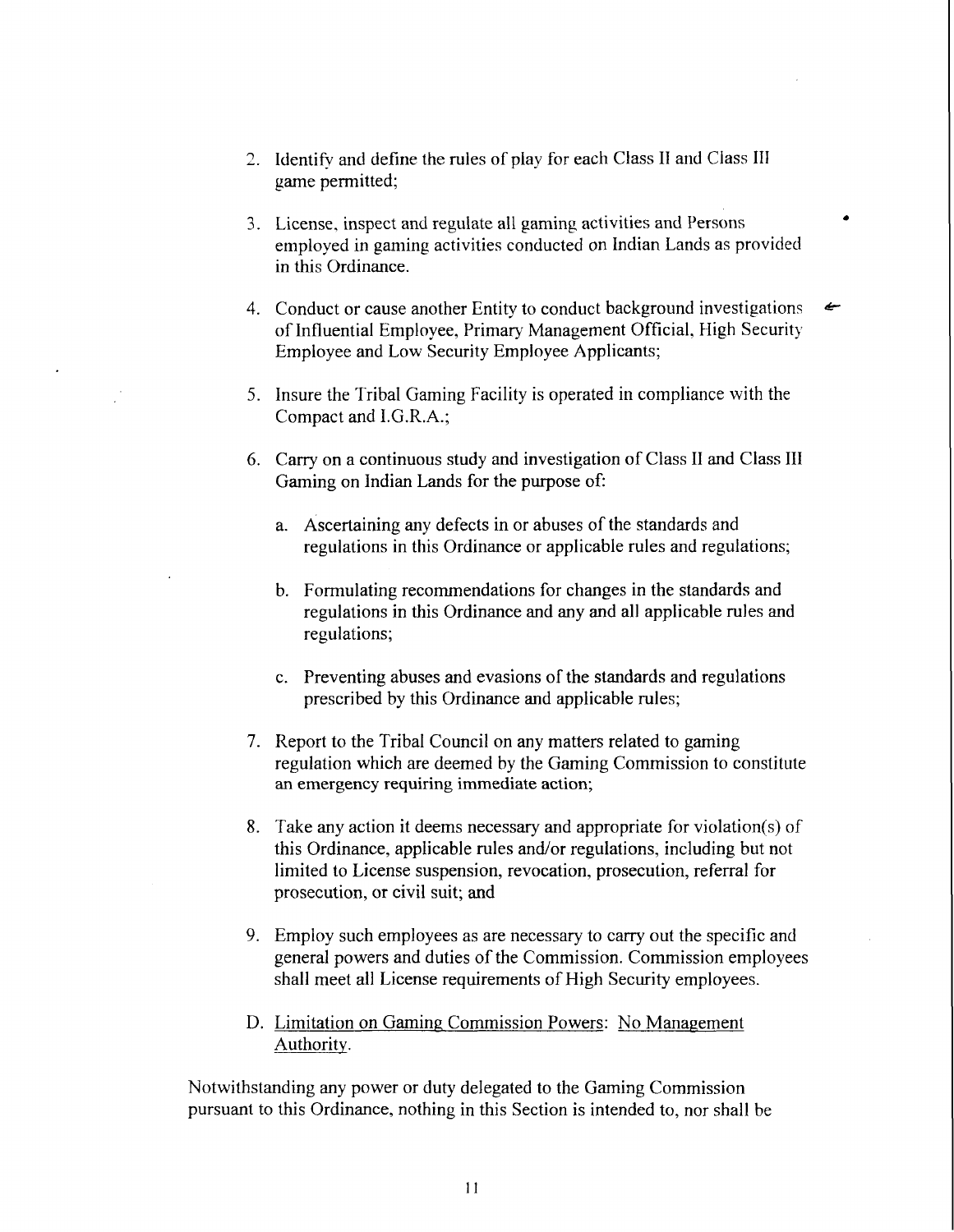## C. Privacv Act Notice on Application Forms.

1. The following notice shall be placed on the License application form before that form is filled out by an applicant:

In compliance with the Privacy Act of 1974, the following information is provided: Solicitation of the information on this form is authorized by 25 U.S.C. 2701 et seq. The purpose of the requested information is to determine the eligibility of individuals to be employed in a gaming operation. The information will be used by National Indian Gaming Commission members and staff who have need for the information in the performance of their official duties. The information may be disclosed to appropriate Federal, Tribal, State, local, or foreign law enforcement and regulatory agencies when relevant to civil, criminal or regulatory investigations or prosecutions or when pursuant to a requirement by a tribe or the National Indian Gaming Commission in connection with the hiring or firing of an employee, the issuance or revocation of a gaming License, or investigations of activities while associated with a tribe or a gaming operation. Failure to consent to the disclosures indicated in this notice will result in a tribe's being unable to hire you in a Primary Management Official or Key Employee position.

The disclosure of your Social Security Number (SSN) is voluntary. However, failure to supply a SSN may result in errors in processing your application.

- 2. Applicants shall be notified in writing that they shall either:
	- a. Complete a new License application form that contains a Privacy **Act notice; or**
	- b. Sign **a** statement that contains the Privacy Act notice and consent to the routine uses described in that notice.
- **3.** The following notice shall be placed on the License application form before that form is filled out by an applicant:

A false statement on any **part** of your License application may be grounds for not hiring you, or for firing you after you begin work. Also, you may be punished by fine or imprisonment. (U.S. Code, title 18, section 1001.)

4. The Tribe shall notify in writing applicants that they shall either: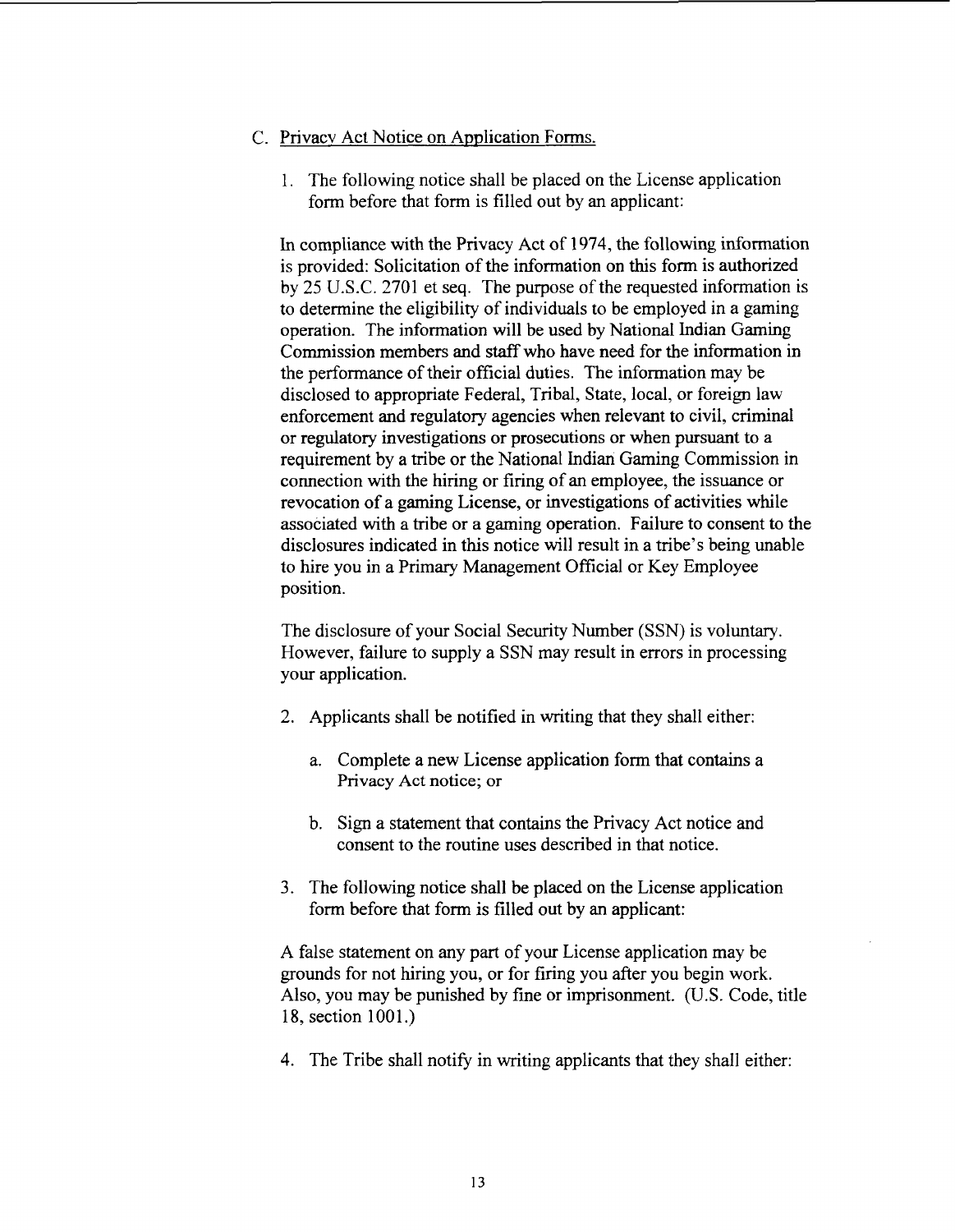- b. Social security number;
- c. Date and place of birth;
- d. citizenship
- e. gender
- f. All languages spoken or written;
- g. Residential addresses for the past five years;
- h. Employment history for the past five years;
- i. Ownership interests in any business for the past five years and address of any such business.
- j. Description of any existing or previous business relationships, including prior employment, with any Indian tribe and, if applicable, any ownership interest of such business;
- k. The names and current addresses of at least three **(3)** personal references;
- 1. A description of any existing and previous business relationships with the gaming industry generally, including ownership interests in those businesses;
- m. The name and address of any licensing or regulatory agency with which the applicant has filed an application for an occupational license or permit, whether or not such license or permit was granted;
- n. The name and address of any licensing or regulatory agency with which the applicant has filed an application for a license or permit relating to gaming, whether or not such license or permit was granted;
- o. Current driver's license number and any other driver's license held in the last five years;
- p. All criminal proceedings, except for minor traffic offenses, to which the applicant has been a party;
- q. A current photograph;
- r. Any other information required by the Gaming Commission.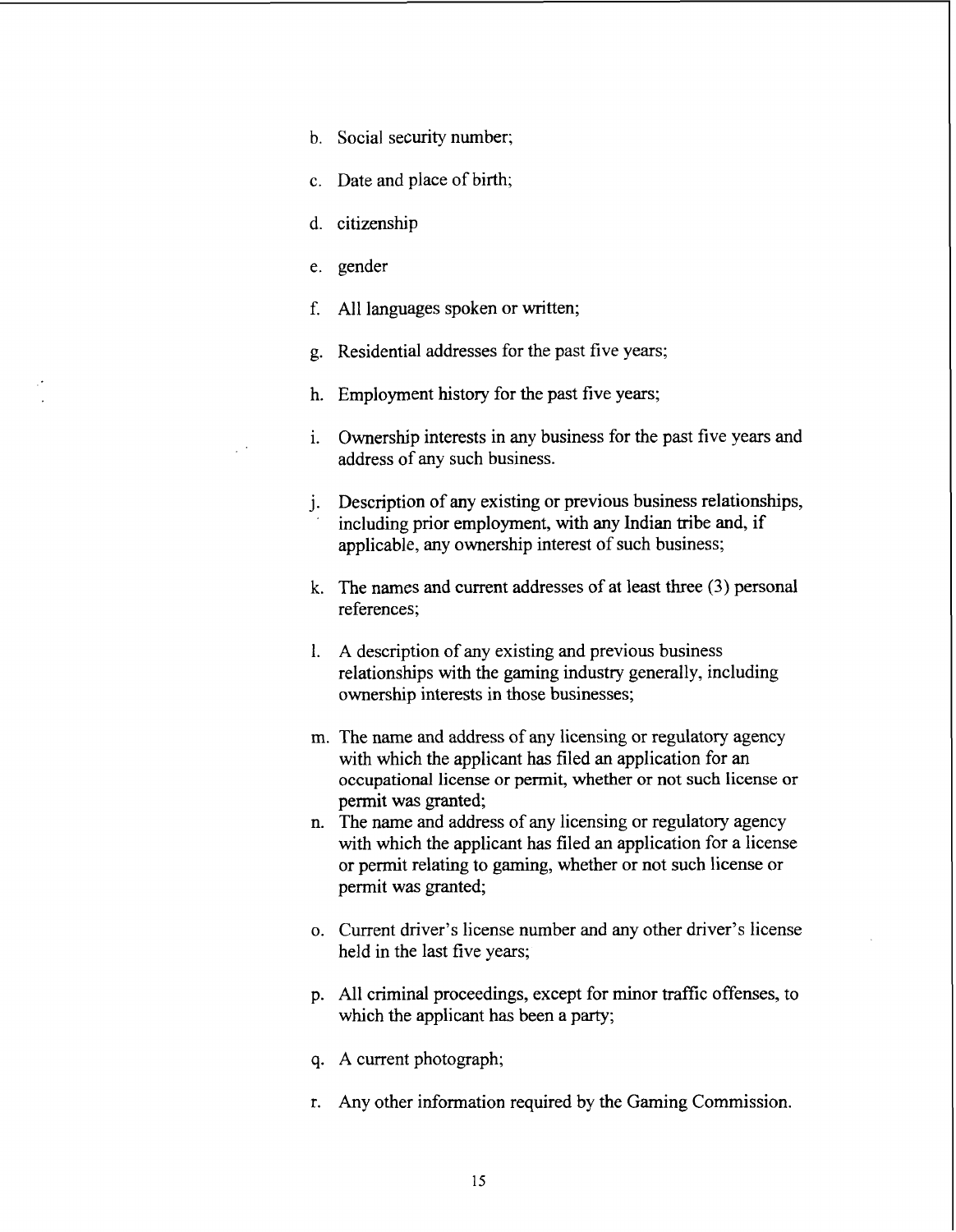- 12. Falsifying business records
- 13. Sports bribery or receiving a sports bribe
- 14. Making a false financial statement
- 15. Obtaining execution of a document by deception
- 16. Theft by extortion
- 17. Arson in the first degree
- 18. Computer crime
- 19. Robbery in the first or second degree
- 20. Bribery
- 21. Bribing a witness
- 22. Perjury
- 23. Any theft accomplished by manipulation of records; e.g., embezzlement
- 24. Promotion of unlawful gambling
- *25.* Conviction of any crime if the original charge was promotion of unlawful gambling, and a lesser charge was plea-bargained
- 26. Tax evasion
- B. Except as provided in paragraph 6 of this subsection 13(A), the Tribal Gaming Commission shall deny a gaming license to any High Security Employee or Primary Management Official whom:
	- 1. has, within the ten-year period preceding the date of license application, committed any felony other than a traffic offense, whether or not the crime resulted in a conviction or any such conviction has been expunged, under the law of any federal, state or tribal jurisdiction, or is the subject of a civil judgment under the law of any federal, state or tribal jurisdiction that is based on facts that constitute the elements of a felony other than a traffic offense, in that jurisdiction;
	- 2. has committed a crime involving unlawful gambling under the law of any federal, state (or subdivisions thereof) or tribal jurisdiction, whether or not conviction of such a crime has been expunged, or is the subject of a civil judgment under the law of any federal, state or tribal jurisdiction that is based on facts that constitute the elements of a crime involving unlawful gambling in that jurisdiction.
- C. Except as provided in paragraph 6 of this Subsection 13(A) the Tribal Gaming Commission shall deny a gaming License to any prospective High Security Employee or Primary Management Official who: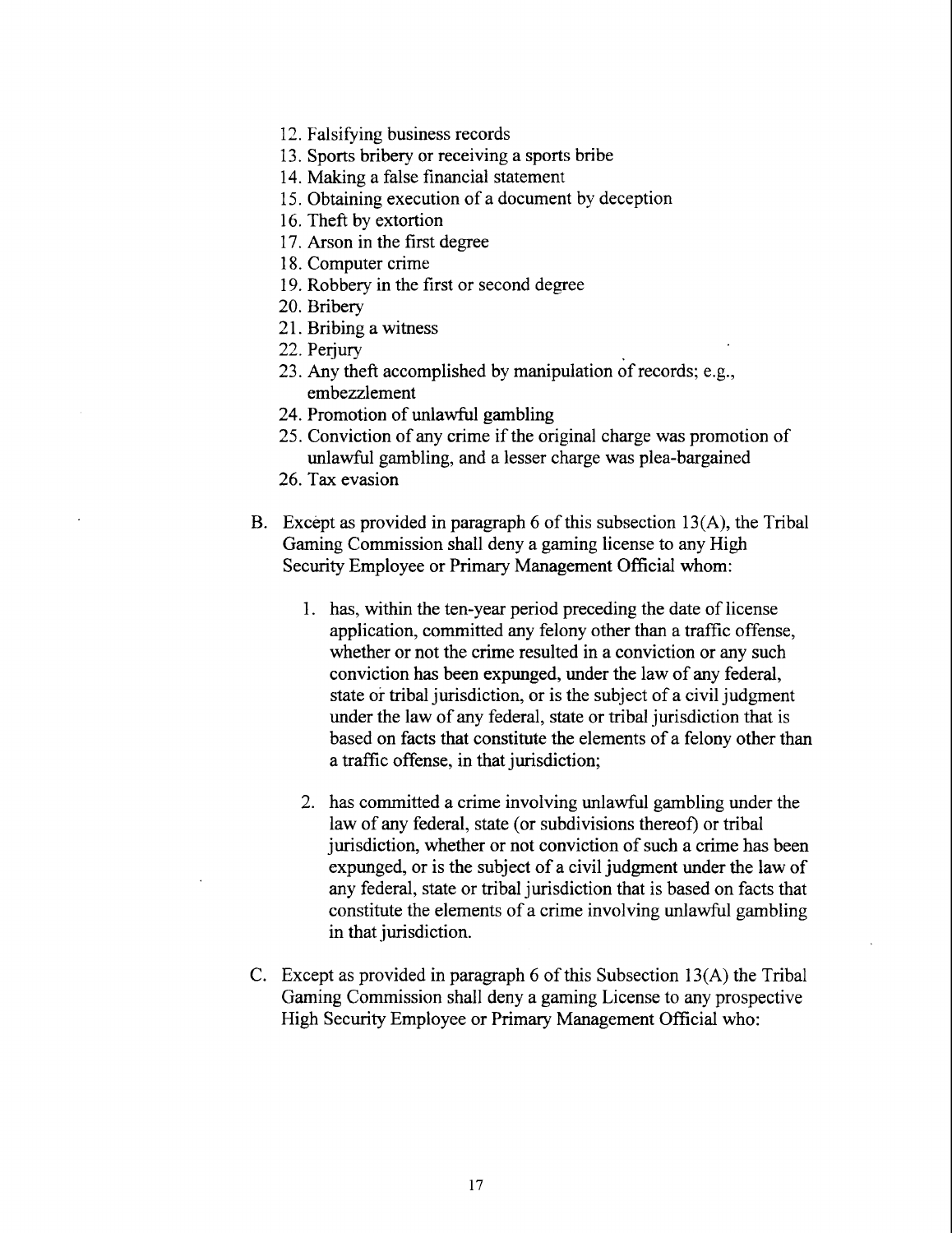High Security Employee or Primary Management Official, the factors to be considered by the Tribal Gaming Commission shall include, but need not be limited to, the following:

- 1. The applicant has been convicted of any crime (other than a crime listed in subparagraph a. of this paragraph) in any jurisdiction;
- 2. The applicant has associated with Persons or businesses of known criminal background, or Persons of disreputable character, that may adversely affect the general credibility, honesty, integrity, security, fairness or reputation of the Tribe's class **III** gaming activities; or
- **3.** There is any aspect of the applicant's past conduct that the Tribal Gaming commission determines would adversely affect the honesty, integrity, security or fairness of Tribal gaming operation.
- F. The Tribal Gaming Commission shall deny a License to any prospective Low Security Employee who does not meet the criteria established in sub-subparagraphs (I) to (5) of this Section (#13). The Tribal Gaming Commission may deny a License to any prospective Low Security Employee, who does not meet the criteria establishment in sub-subparagraphs  $(6)$  to  $(26)$  of this Section  $(#13)$  or in subparagraphs C. or D. of #5 Section 13. Decisions to grant or deny a Low Security Employee License shall be consistent with the principles set forth in subsection A of section 6 of the Compact.

G. The Tribal Gaming Commission may reject an application if the applicant has not provided all of the information requested in the application.

6. Denial of employment or a License by the Tribal Gaming Commission is final.

- **7.** Waiver of Disqualifying; Criteria.
	- a. Not withstanding the requirements of **#5** (above) of this subsection, if a prospective Primary Management Official, High Security Employee, or Low Security Employee is disqualified for licensing or employment under the provisions of paragraph **5** above, and the Tribal Gaming Commission believes that there are mitigating circumstances that justify waiver of the disqualifying factor, the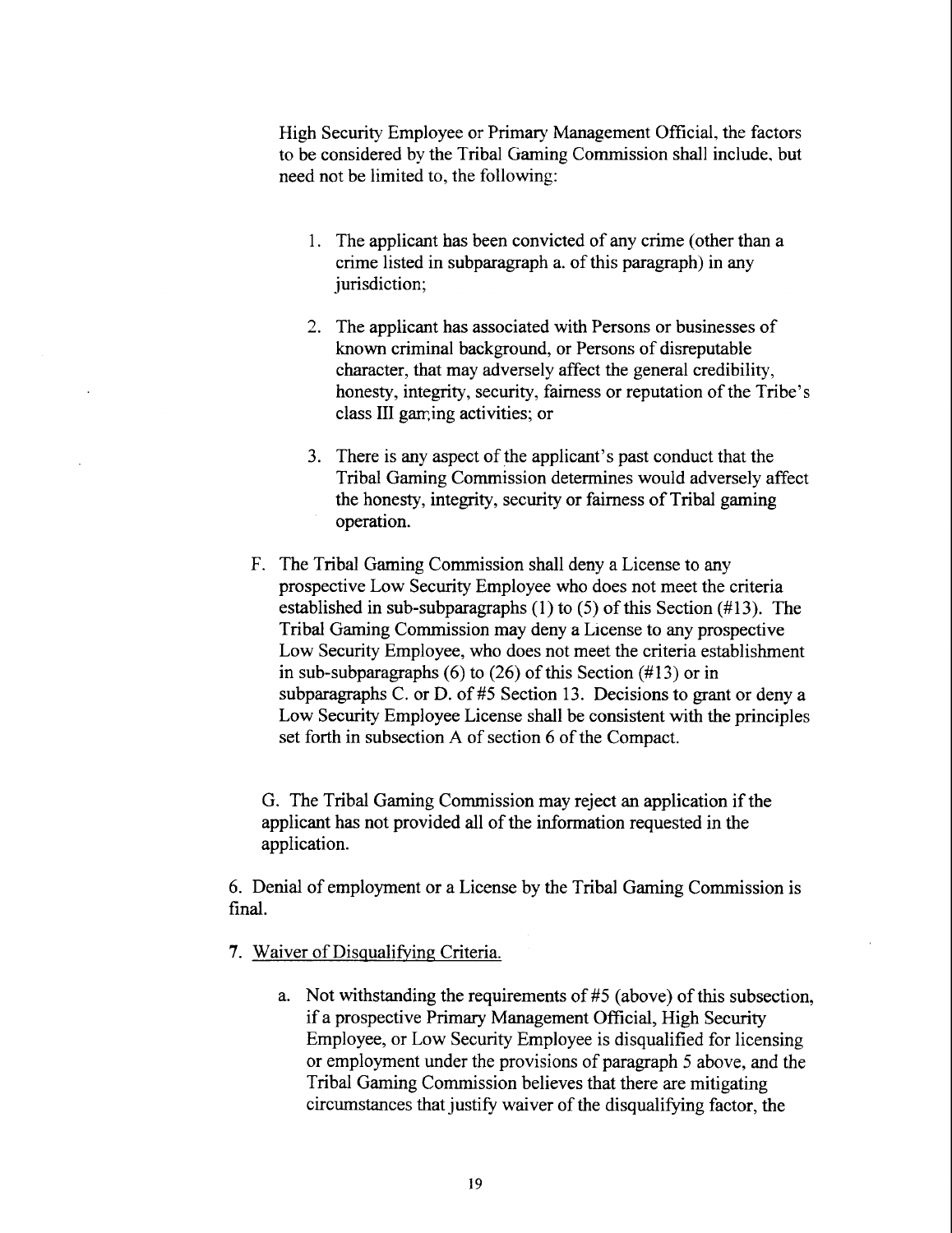- 8. Temporary licensing of employees
	- a. The Tribal Gaming Commission may issue a temporary License to High Security Employees 15 days after submission of the application to the Oregon State Police, or upon completion of a review of the employee's application and completion of a computerized criminal history check and credit check by the Tribal Gaming Commission, if the applicant would not be disqualified on the basis of the results of the application review and preliminary checks. The temporary License shall expire and become void upon completion of the full background check by the Oregon State Police and submission of the results to the Tribal Gaming Commission. If the employee does not qualify for a permanent license, the Tribal Gaming commission shall immediately void the temporary license and deny a permanent license.
	- b. The Tribal Gaming Commission may issue a temporary license to a Low Security Employee upon submission of the application to the Oregon State Police, or upon completion of a review of the employee's application and completion of a computerized criminal history check by the Tribal Gaming Commission, if the applicant would not be disqualified on the basis of the results of the application review and preliminary checks. Any Low Security Employee shall be subject to immediate license revocation if the Oregon State Police or the Tribal Gaming Commission determines that the employee does not meet the criteria established in subparagraph  $7(A)(5)(d)$ .
	- c. For purposes of this paragraph, if an application is forwarded by mail to the Oregon State Police or the results of a background check by the Oregon State Police are provided to the Tribal Gaming Commission by mail, the material is deemed to be submitted three days after the date of mailing.
	- d. No temporary license may be granted under this paragraph to a Primary Management Official or to a consultant performing or consulting on Primary Management Oficial functions or duties.

 $\leftarrow$ 

9. Background investigation during employment. The Tribal Gaming Commission may request the State to conduct additional background investigations of any gaming employee at any time during the term of employment. The State shall report to the Tribal Gaming Commission any cause for the revocation or suspension of License and dismissal of any employee under the criteria established in paragraph 5 of subsection A above, and furnish the Tribal Gaming commission with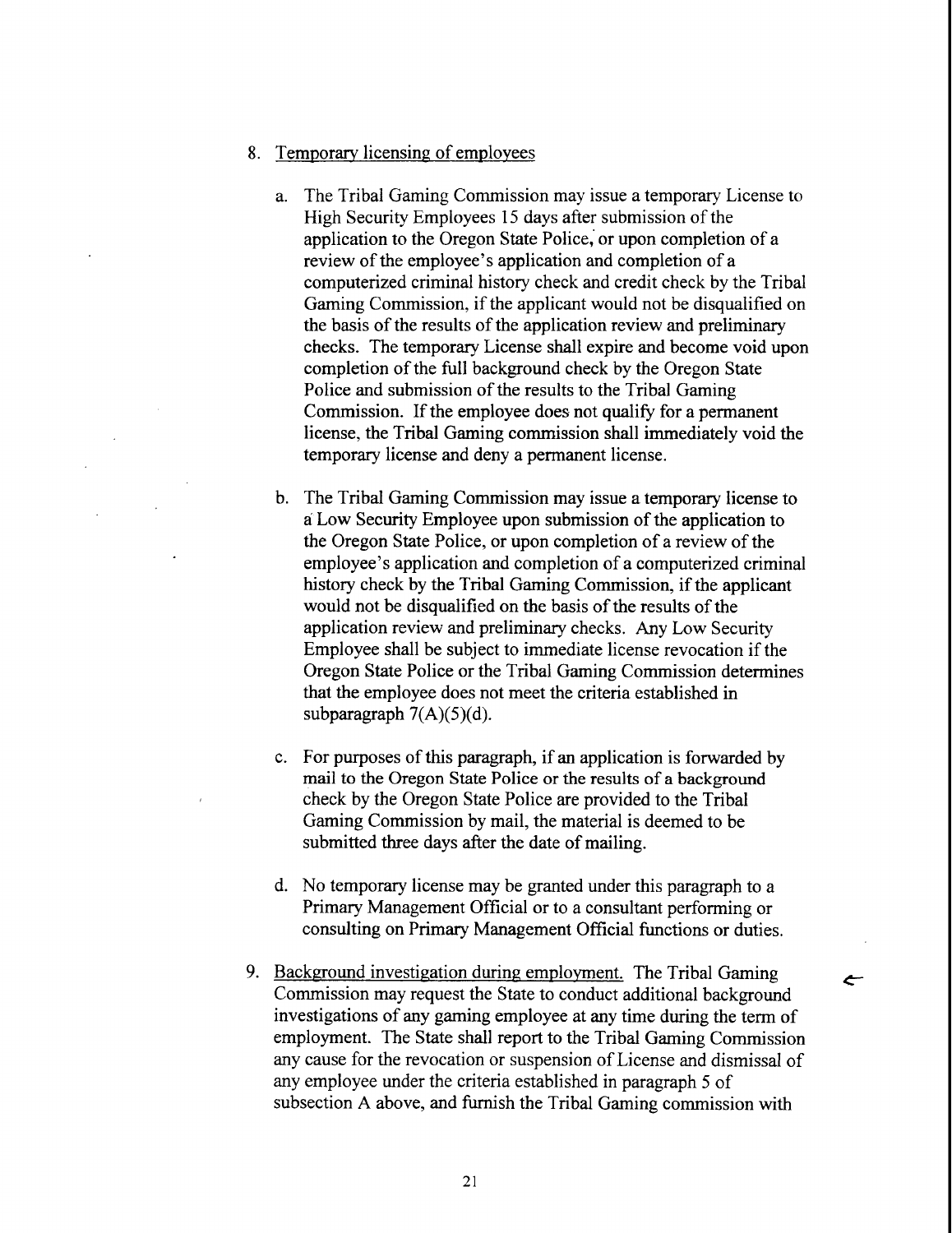- d. After a revocation hearing, the Tribal Gaming Commission shall decide to revoke or to reinstate a gaming License. The Tribal Gaming Commission shall notify the NIGC of its decision.
- 12. The decision of the Tribal Gaming Commission to grant a License to a Primary Management Official, High Security Employee or Low Security Employee is subject to the review and approval of the NIGC as provided in Section 14 of this Ordinance.
- 13. The Tribal Gaming Commission shall insure that the Primary Management Officials maintain a procedural manual for employees that includes rules and regulations of conduct and disciplinary standards for breach of procedures and that prohibits violations of this Ordinance, I.G.R.A., the Compact and other applicable law.
- 14. The Tribal Gaming Commission agrees to provide to the Oregon State Police on a monthly basis, a list of all current employees of the Gaming Facility and to give notice to the Oregon State Police of any disciplinary action or termination of an employee, related to the fairness, integrity, security or honesty of the Tribe's Class III gaming activities, and any suspension or revocation of an employee's gaming license.
- B. Contracts with Manufacturers and Suppliers.
	- a. Contracts with manufacturers and suppliers will conform to the Burns Paiute/State Class III Gaming Compact.

### Section 14. National Indian Gaming Commission Review of Employee Licenses.

- A. Report to the National Indian Gaming Commission.
	- 1. The Tribal Gaming Commission shall prepare and forward to the NIGC an investigative report on background investigations for each Primary Management Official, High Security Employee or Class I1 Gaming Employee. The investigative report shall be submitted to the NIGC within 60 days after such employee begins work in the Tribal Gaming Facility. The Investigative report shall include all of the following:
		- a. Steps taken in conducting a background investigation;
		- b. Results obtained;
		- c. Conclusions reached; and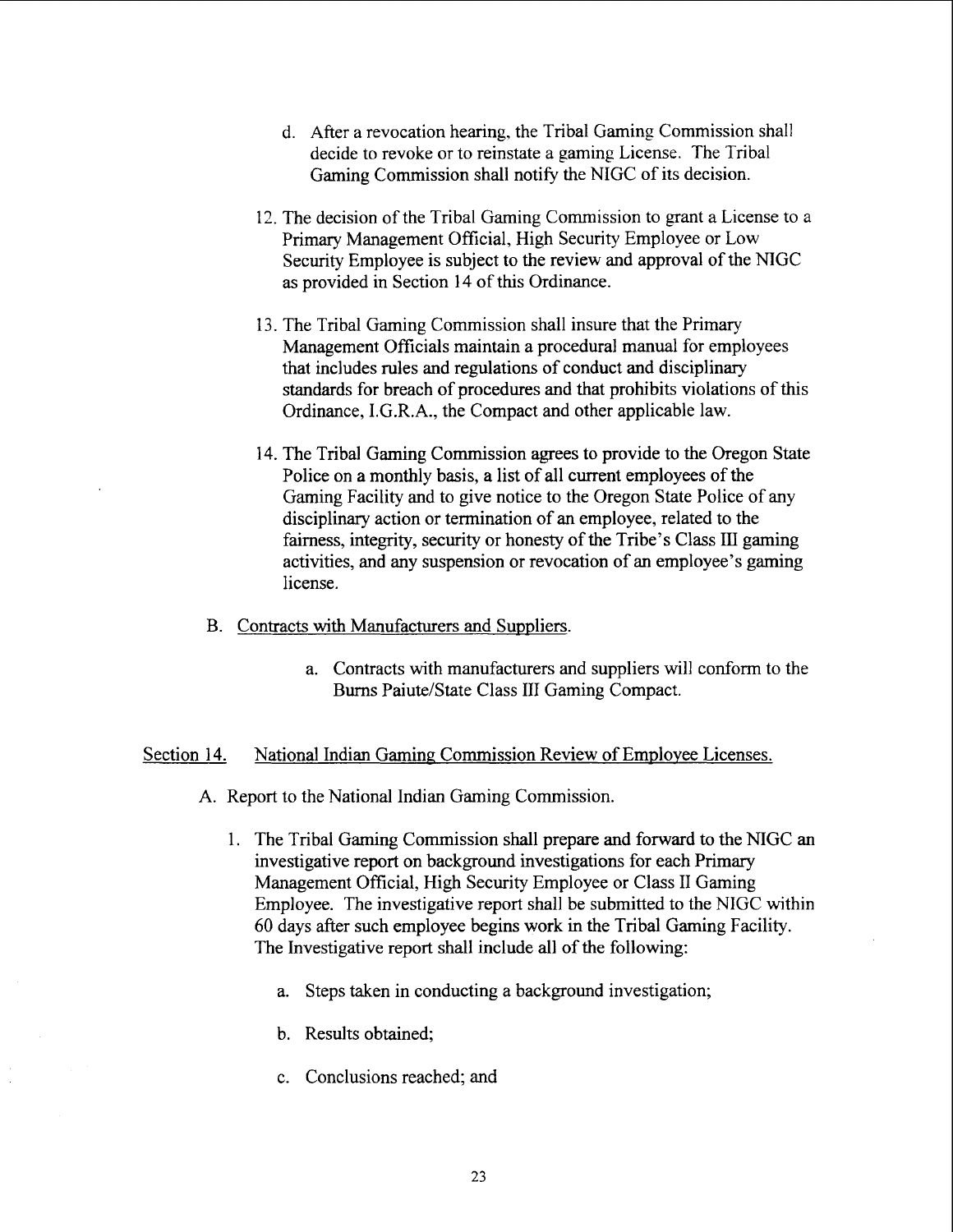Security Employee or Class **II** Gaming Employee for whom the Tribal Gaming Commission has provided an application and investigative report to the NIGC, the Tribal Gaming Commission shall reconsider the application, taking into account the objections itemized by the NIGC. The Tribal Gaming Commission shall make the final decision whether to issue a License to such applicant.

## Section 15. License Suspension and Revocation.

- A. Suspension and Revocation.
	- Any License issued by the Tribal Gaming Commission shall be suspended, without prior notice, if the National Indian Gaming Commission, after notification by the Tribal Gaming Commission of the issuance of a License, and after appropriate review, indicates that a Primary Management Official, High Security Employee or Class **II**  Gaming Employee does not meet the standards established and set forth herein, pursuant to 25 U.S.C. 2710, and after notice and hearing may revoke such License.
	- 2. The Tribal Gaming Commission shall immediately suspend, and after notice and hearing, revoke the License issued pursuant to this Ordinance to any Person or Entity who is or becomes ineligible to hold a License under this Ordinance or who violates any provision of this Ordinance, or of 25 U.S.C. 2701 et seq., or of 18 U.S.C. 1163 or regulations promulgated and adopted thereunder.
- B. Revocation Notice.
	- 1. The Tribal Gaming Commission shall promptly notify in writing any Licensee whose License has been or will be revoked and shall include in said notice:
		- a. The effective date of the revocation;
		- b. The reason(s) for the revocation;
		- c. The right of the Licensee to appeal the revocation to the Tribal Court within ten (10) days of the Licensee's receipt of the revocation notice.
	- 2. A copy of the revocation notice shall be sent to the National Indian Gaming Commission.
- C. Revocation Hearing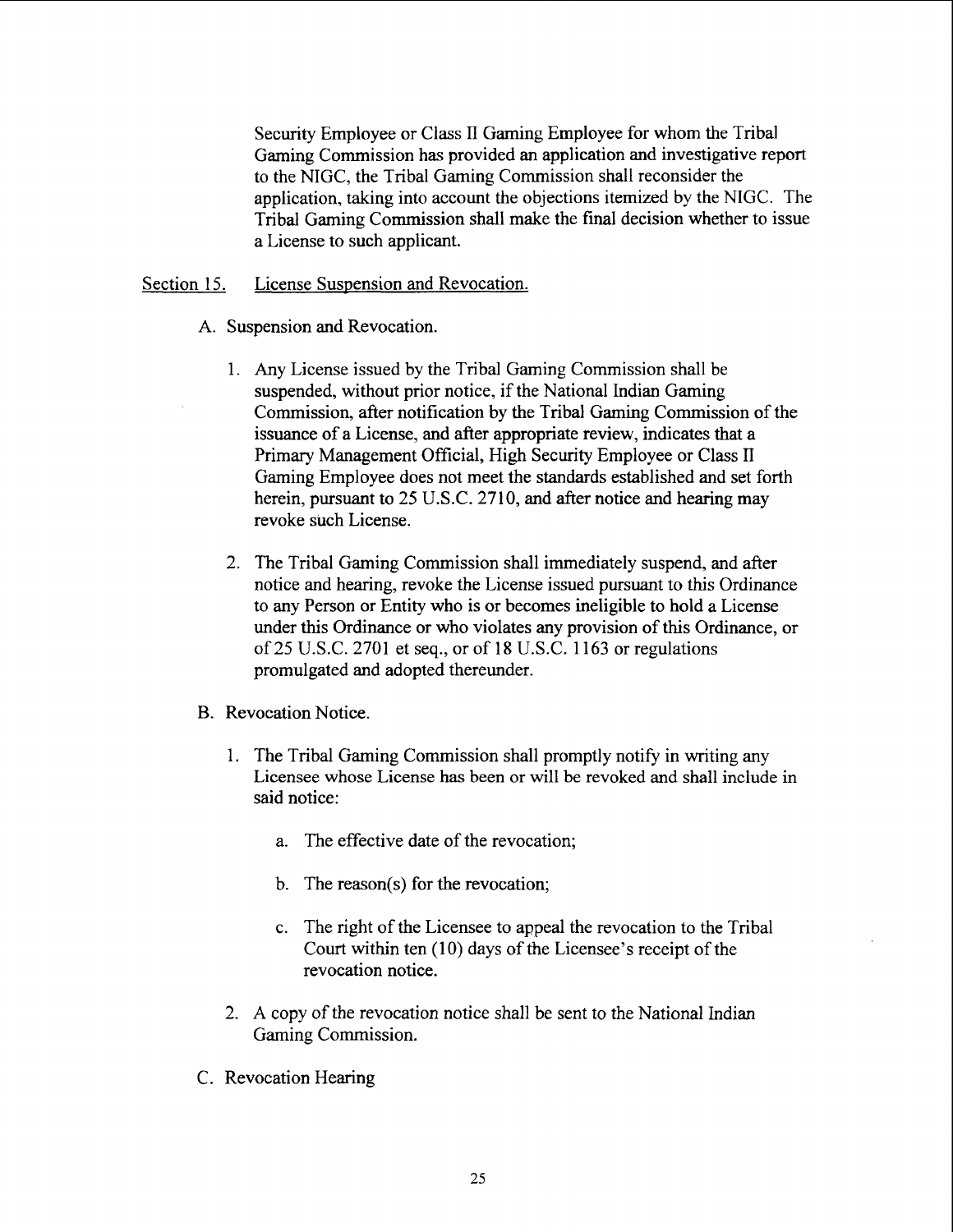For purposes of this definition, Oregon State law does not include county or municipal laws or regulations.

- 4. "Game Card" and "Bingo Game Card" means a Regular or Special Bingo Card.
- 5. "Pull Tabs" means factory covered tickets which are purchased and opened by customers revealing a predetermined winning arrangement.
- 6. "Punch Board" means a small board that has many holes, each filled with a rolled up printed slip to be punched out upon payment of a Player fee, in **an** effort to obtain a slip that entitles the Player to a designated Prize.
- 7. "Regular Bingo Card" means a board card issued to a Person upon payment of admission fee which affords a Person the opportunity to participate in all regular Bingo games played at a Bingo occasion.
- 8. "Special Bingo Card" means a disposable, specially marked Bingo card which affords a Person the opportunity to participate in a special Bingo game for special Prizes, or a game card generated by and appearing on the screen of a computer employed by the Gaming Facility and assigned to a Player for a Bingo game(s).
- 9. "Special Bingo Game" means any Bingo game that is not a regular Bingo game and which is played with special Bingo cards whether or not for special Prizes.
- 10. "Tip Jars" means a game of chance, wherein a Person upon payment of a fee, is permitted to reach into, or tip a jar containing printed slips, and extract one slip in an effort to obtain a slip that entitles the Player to a designated Prize.

## Section 17. Authorization to Conduct Class II Gaming.

- **A.** Class I1 Gaming shall be owned and operated exclusively by the Tribe, and no License to own or operate any Class **I1** Gaming shall be issued to any other Person or Entity. Class **Il** Gaming on Burns-Paiute Indian Lands shall only be authorized at the Tribal Gaming Facility.
- B. The Manager or operator of the Tribal Gaming Facility shall obtain a License as a condition of conducting a Class I1 Gaming activity in the Facility.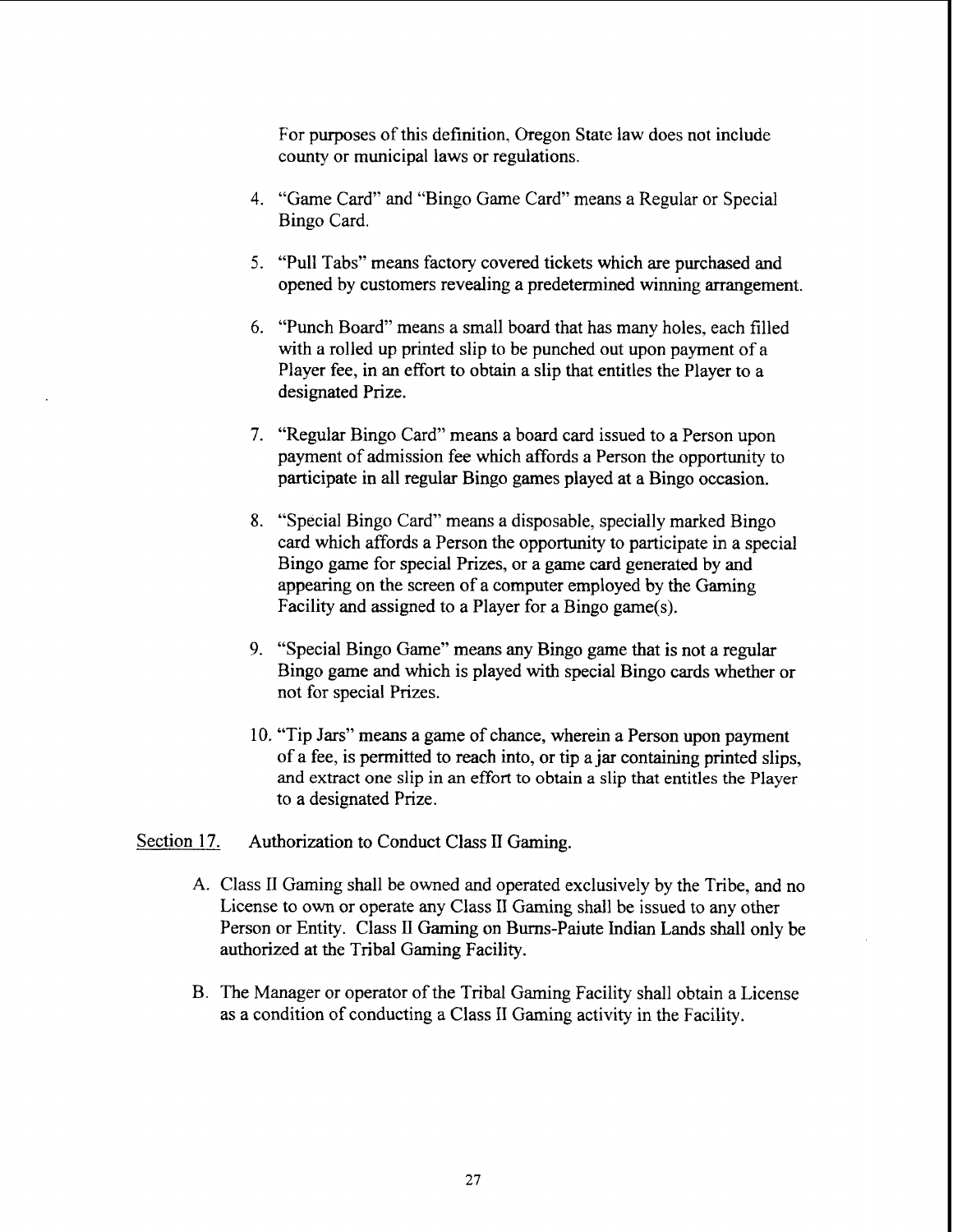### Section 22. Entrv Prohibited.

No Person may enter any room in which a Bingo game is being played unless the Person is a Player, except facility employees and Persons present by authority of the Gaming Commission, for purposes of inspection or regulatory duties. Non-Bingo playing persons (i.e. family members, friends, etc) are allowed to enter the room where Bingo is being played for 5 minutes only to talk to player (i.e. ride, get money to play slots, etc).

## Section 23. Hours of Operation; Notice to Commission.

Class 11 Gaming may be conducted 24 hours a day, seven days a week, as determined by the Manager or operator of the Tribal Gaming Facility. The Manager or operator shall notify the Tribal Gaming Commission of its schedule for hours of operation seven days before the opening of the Tribal Gaming Facility, and shall provide written notice of any subsequent change of the schedule of hours of operation three days prior to the effective date of the new schedule.

## **IV.** Class III Gaming.

#### Section 24. Exclusive ownership by Tribe.

Class **111** Gaming shall be owned and operated exclusively by the Tribe, and no License to own or operate any Class **III** Gaming shall be issued to any other Person or Entity.

The Manager or operator of the Tribal Gaming Facility shall obtain Facility **License as a condition of operating a Class** ID **Gaming operation.** 

### Section 25. Authorized Operation.

- A. The Tribe, or any Manager or operator under contract to manage the Tribal Gaming Facility may operate Class 111 Gaming at the Tribal Gaming Facility on Burns-Paiute Indian Lands.
- B. The Tribe, or any Manager or operator under contract to manage the Tribal Gaming Facility shall submit its proposed Class III operation, which shall be approved by the Gaming Commission if:
	- 1. the proposed facility is in compliance with safety requirements of this Ordinance; and
	- 2. the Class 111 Gaming proposed is consistent with the Compact; and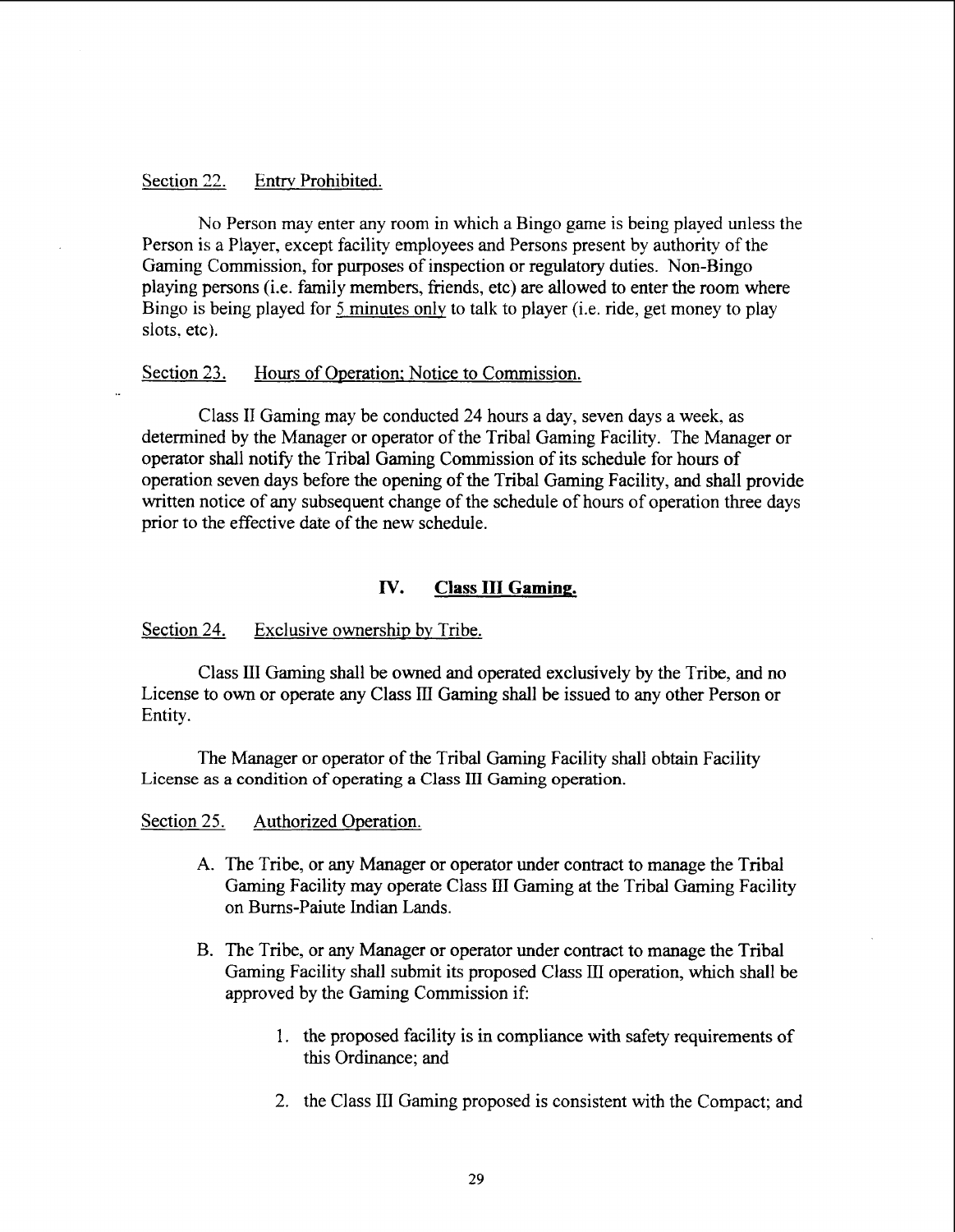## **V. Records and Audits**

### Section 30. Records Maintenance

The Tribal Gaming Facility shall maintain accurate and up-to-date records for each gaming activity conducted.

Records shall include records of:

- 1. all financial transactions;
- *2.* all gaming machine testing, malfunctions, maintenance and repairs;
- 3. personnel;
- 4. complaints of patrons and resolution thereof;
- 5. .Gaming Facility in-house investigations of incidents and accidents of any kind;
- 6. Actions by Gaming Facility against Players or facility visitors;
- 7. Actions by Gaming Facility against or in reprimand of employees; and
- **8.** Tax records or information provided to the State of Federal government as required by the Compact or Federal law.

#### Section 31. Independent Audits.

#### A. **Gaming** Activities Licensed or Conducted by the Tribe.

The Tribal Gaming Commission shall require, and the Tribal Council shall cause, an audit to be conducted each year on all Class **II** and Class **HI** Gaming activities Licensed or conducted at the Tribal Gaming Facility. Such audit(s) shall be conducted by an independent auditing firm, selected at the sole discretion of the Tribal Council, or the Tribal Gaming Commission on its behalf. However, nothing in this paragraph shall prohibit the annual audit of Tribal **gaming** activities from being encompassed within the Tribe's existing audit system.

## B. Contracts for Supplies, Services or Concessions.

Each contract for supplies, services, or concessions with a contract amount in excess of \$25,000 annually (except contracts for professional legal or accounting services) relating to a Class **I1** or Class **111** Gaming activity shall be subject to the independent audit required by subparagraph **(A),** above.